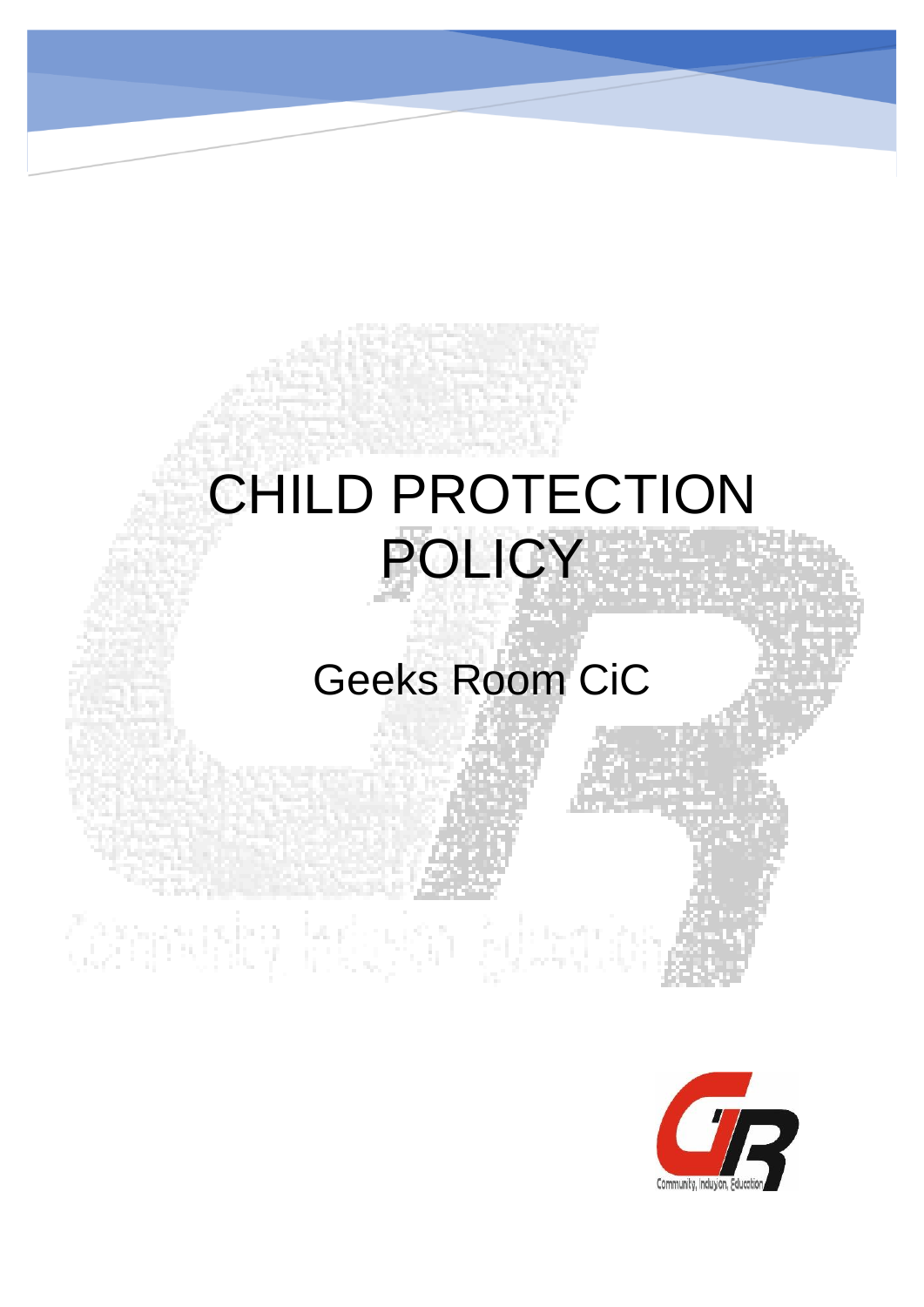# **CHILD PROTECTION POLICY**

Geeks Room CiC values young people and children as being a vital part of the organisation and desires to see them grow, mature and be challenged in a healthy and safe environment.

The name of the child protection officer for the group will be displayed in the minutes dated 04/01/2022, and a copy of this child protection policy will be kept with the Secretary.

### **Purposes**

The purpose of Geeks Room's children and young people's programme is to offer student safe and welcoming environment with fun activities where the children can grow and learn, whether this be through Geeks Room CiC activities or through other independent groups working in partnership with Geeks Room CiC.

### **Aims**

- To provide activities for children and young people to help them develop and to provide support for them.
- To enable the students to express themselves.
- To assist the students in integrating into the community.
- To help children/young people appreciate the diversity of their cultures.

# **Organisation: Geeks Room CiC**

- 1. Each child and young person should be formally registered within the group. The information includes an information/consent form which their parent/guardian must complete. These forms have vital information about health and emergency contacts and should be kept securely and brought to each session. (see Appendix B)
- 2. Attendance register: a register should be kept for each session.

# **Child Protection Representative**

Geeks Room has appointed **Miss Rebecca Wetherill** as our child protection representative. If any worker has any child safety concerns, they should discuss them with her. She will take on the following responsibilities:

- Ensuring that the policy is being put into practice;
- Being the first point of contact for child protection issues;
- Keeping a record of any concerns expressed about child protection issues;
- Bringing any child protection concerns to the notice of the Management Committee and contacting the Local Authority if appropriate;
- Ensuring that paid staff and volunteers are given appropriate supervision;
- Ensuring that everyone involved with the organisation is aware of the identity of the Child Protection Representative.

The policy will be reviewed on an annual basis to ensure that it is meeting its aims.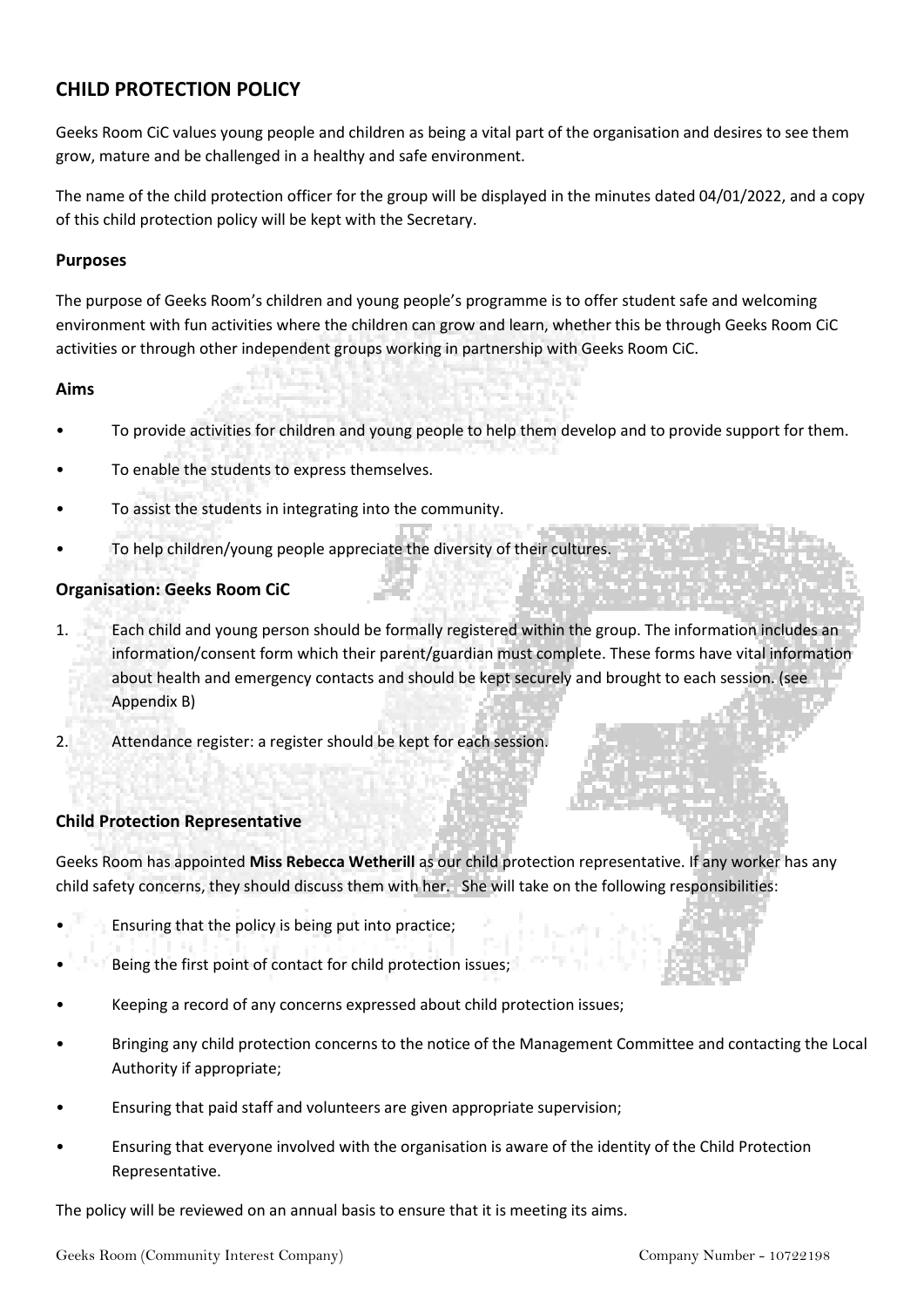# **Trips/Outings**

- 1. When organising a trip/outing make sure a trip/outing slip is completed. This includes details about the trip and a section for parents to give their consent. These slips must be returned before the event takes place and must be brought on the trip with the completed group information/consent forms. (If a group information/consent form has not already been completed for a child or young person, then it will need to be completed).
- 2. Ensure that there is adequate insurance for the work and activities.

# **Personal/Personnel Safety**

- A group of children or young people under sixteen should not be left unattended at any time.
- Avoid being alone with an individual child or young person for a long time. If there is a need to be alone with a child or young person (e.g. first aid or he/she is distressed) make sure that another worker knows where you are and why.
- At no time should a volunteer or worker from any external organisation arrange to meet a young person away from the activity without someone else being there.
- Such meetings should be planned and have the approval of a member of the Committee (this must be someone other than the organiser themselves).
- Teenage assistants should always be supervised.

# **Child Safety**

- 1. Make sure that the area you are using for activities is fit for the purpose, e.g. remove furniture which could cause injury in energetic games.
- 2. Make sure that all workers and assistants know
- Where the emergency phone is and how to operate it
- Where the first aid kit is
- Who is responsible for First Aid and how to record accidents or injuries in the incident book
- What to do in the event of a fire or other emergency
- 3. Once a year there should be a fire practice
- 4. Do not let children go home without an adult unless the parent has specifically said they may do so. Never let a child go with another adult unless the parent has informed you that this will happen.
- 5. If private cars are used for an outing, the drivers must be approved by the committee, be properly insured, have rested before driving, and should have clean licenses. There should always be at least one other responsible person (16 or over) in each vehicle. All vehicles should be fitted with full seatbelts, not just lap belts. Full seatbelts should always be used.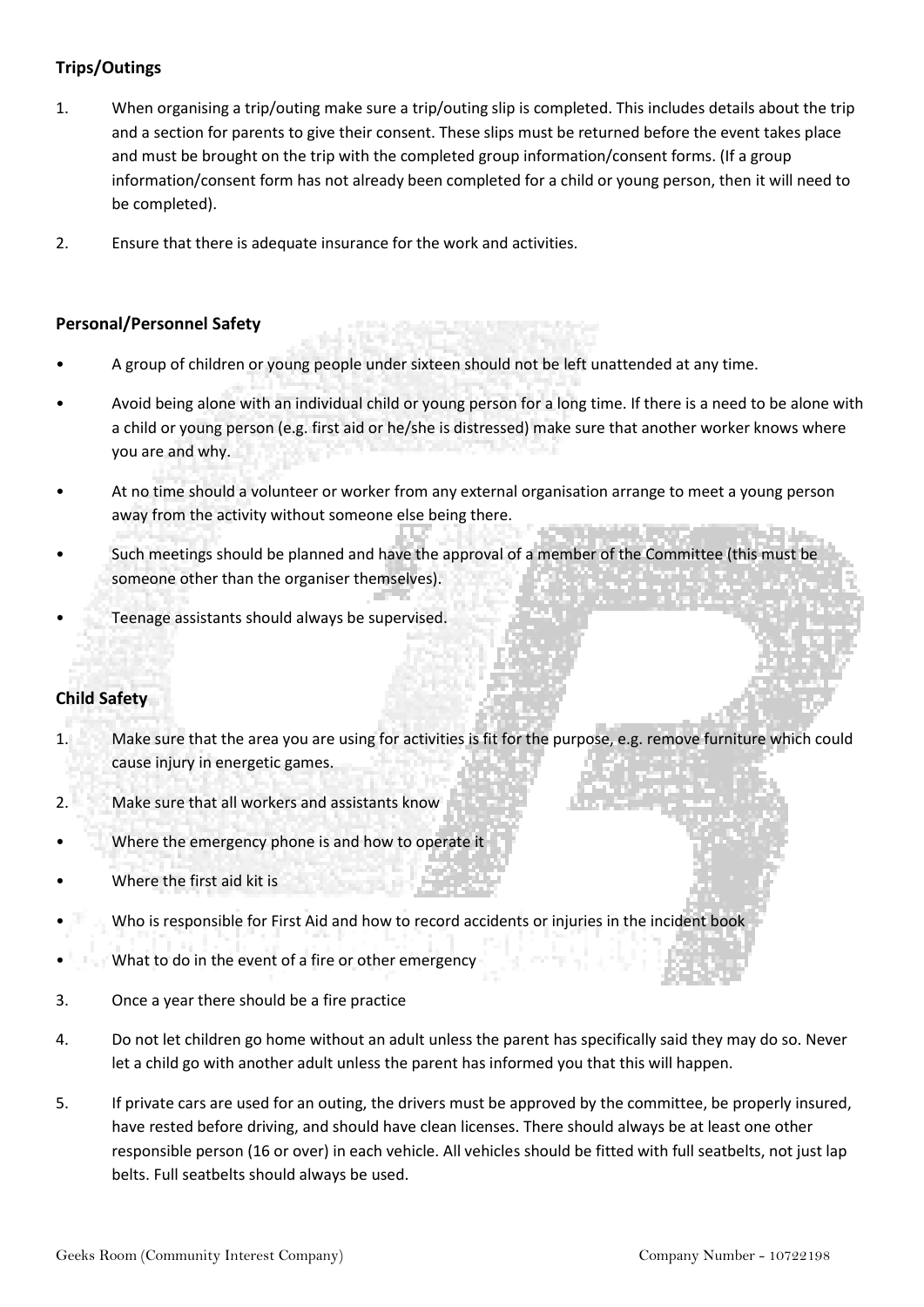Under normal circumstances, workers should only give a lift home to a young person from group activities if the parents of the young person have specifically asked for them to do so. (If workers are asked to give a young person or child a lift home, they are not obliged to do so. It is left to their discretion).

In the case of trips or outings, it should be made clear if workers' cars will be used and where the children or young people will be returned to.

# **New Workers**

Workers and assistants are by far the most valuable resource the group has for working with young people. When recruiting and selecting paid workers and volunteers the following steps will be taken:

- Completion of an application form;
- An interview by two people from the Committee, who will take the final decision;
- Identifying reasons for gaps in employment, and other inconsistencies in the application;
- Checking of the applicants' identity (passport, driving license, etc);
- Taking up references prior to the person starting work;
- Ensuring criminal record checks have been carried out through relevant local agencies approved by the Criminal Records Bureau;
- Taking appropriate advice before employing someone with a criminal record;
- Allowing no unaccompanied access to children until all of the above have been completed;
- A probationary period of 3 months for new paid workers and volunteers;
- On-going supervision of paid workers and volunteers;
- Ensuring good practice is followed in working with children and young people by providing appropriate training and guidance;
- A nominated Child Protection representative on the Management Committee.

# **Training**

It is a great benefit if workers undertake regular training for this type of work. The committee should keep workers informed of relevant courses.

# **What is child protection?**

Child protection is the response to the different ways in which a young person's or child's physical, emotional, intellectual and spiritual health are damaged by the actions of another person.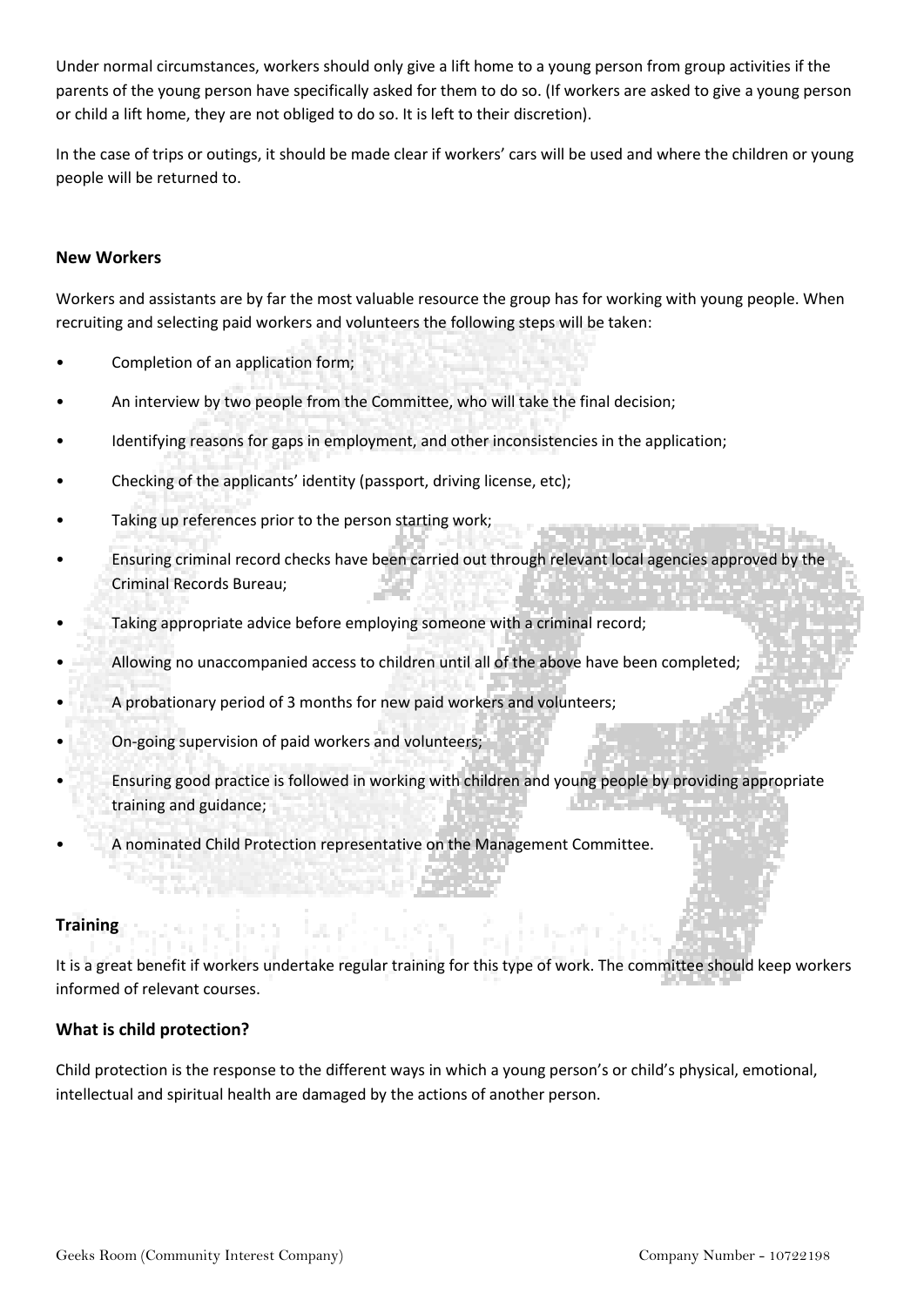#### **What you should do:**

- 1. Listen to the child/young person.
- 2. Look at them directly and do not promise to keep any secrets before you know what they are, but always let the child/young person know if, and why, you are going to tell anyone.
- 3. Take whatever is said to you seriously and help the child/young person to trust his/her own feelings. Take notes of exactly what is said to you avoiding assumptions and conjecture.
- 4. It is not the role of the worker to investigate any allegations (this would contaminate evidence if a situation went to court). Any disclosure by a child/young person must be reported to the named child protection officer.
- 5. Speak immediately to the Local Authority or NSPCC for further advice and guidance.

# **What you should not do:**

- 1. Project workers/volunteers should not begin investigating the matter themselves.
- 2. Do not discuss the matter with anyone except the correct people in authority.
- 3. Do not form your own opinions and decide to do nothing.

# **Things to say or do:**

- 'What you are telling me is very important'
- This is not your fault'
- 'I am sorry that this has happened/is happening'
- 'You were right to tell someone'
- What you are telling me should not be happening to you and I will find out the best way to help you'

• Make notes soon after the event. Try to write down exactly what the young person or child said. Avoid assumptions or conjecture.

#### **Things not to say or do:**

- Do not ask leading questions Why? How? What?
- Do not say 'Are you sure?'
- Do not show your own emotions e.g. shock/disbelief
- Do not make false promises